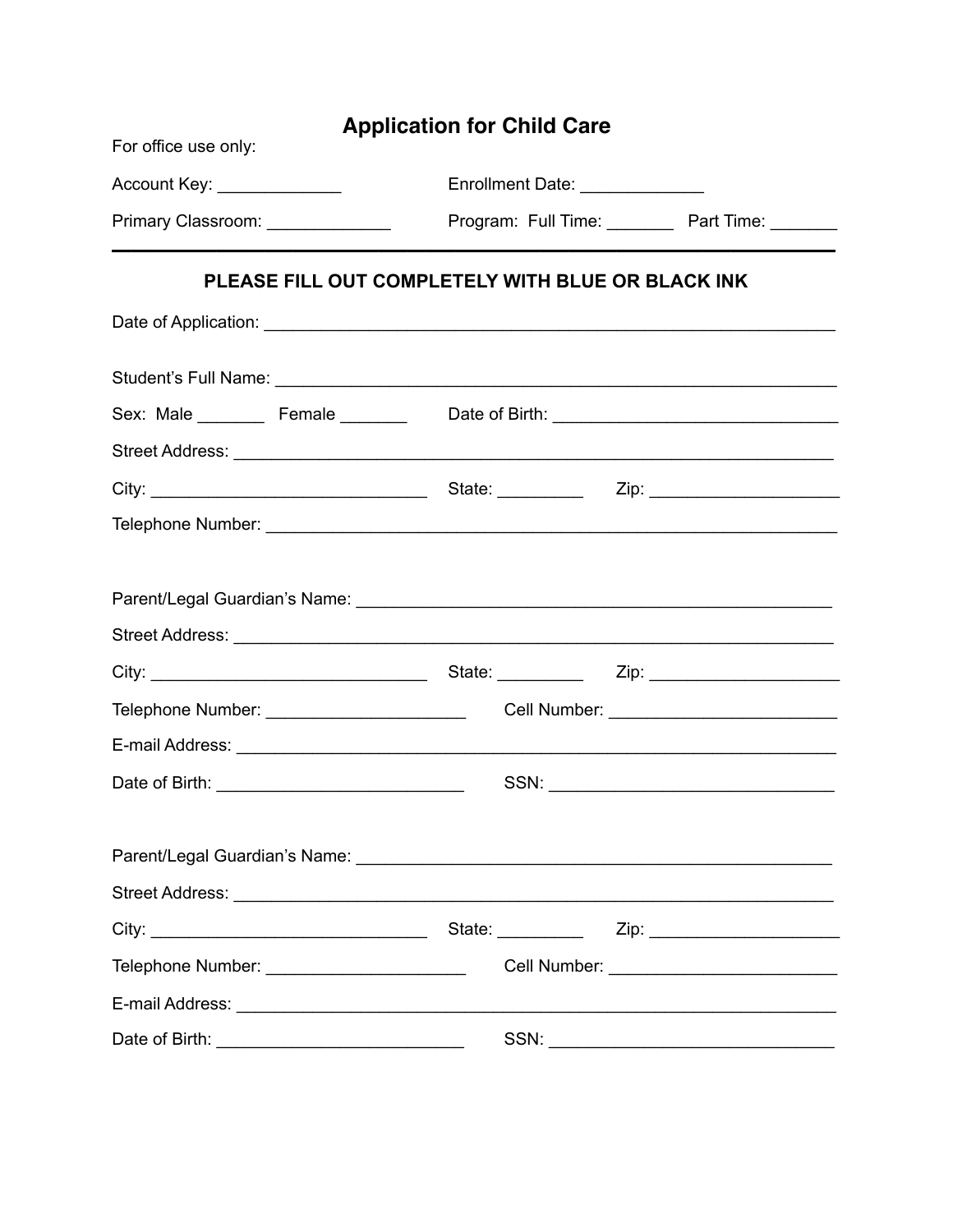## **WORK LOCATION OF BOTH PARENTS/LEGAL GUARDIANS:**

| <b>MEDICAL INFORMATION:</b> |  |  |  |  |
|-----------------------------|--|--|--|--|
|                             |  |  |  |  |
|                             |  |  |  |  |
|                             |  |  |  |  |
| Telephone Number: _         |  |  |  |  |
|                             |  |  |  |  |
|                             |  |  |  |  |
|                             |  |  |  |  |
|                             |  |  |  |  |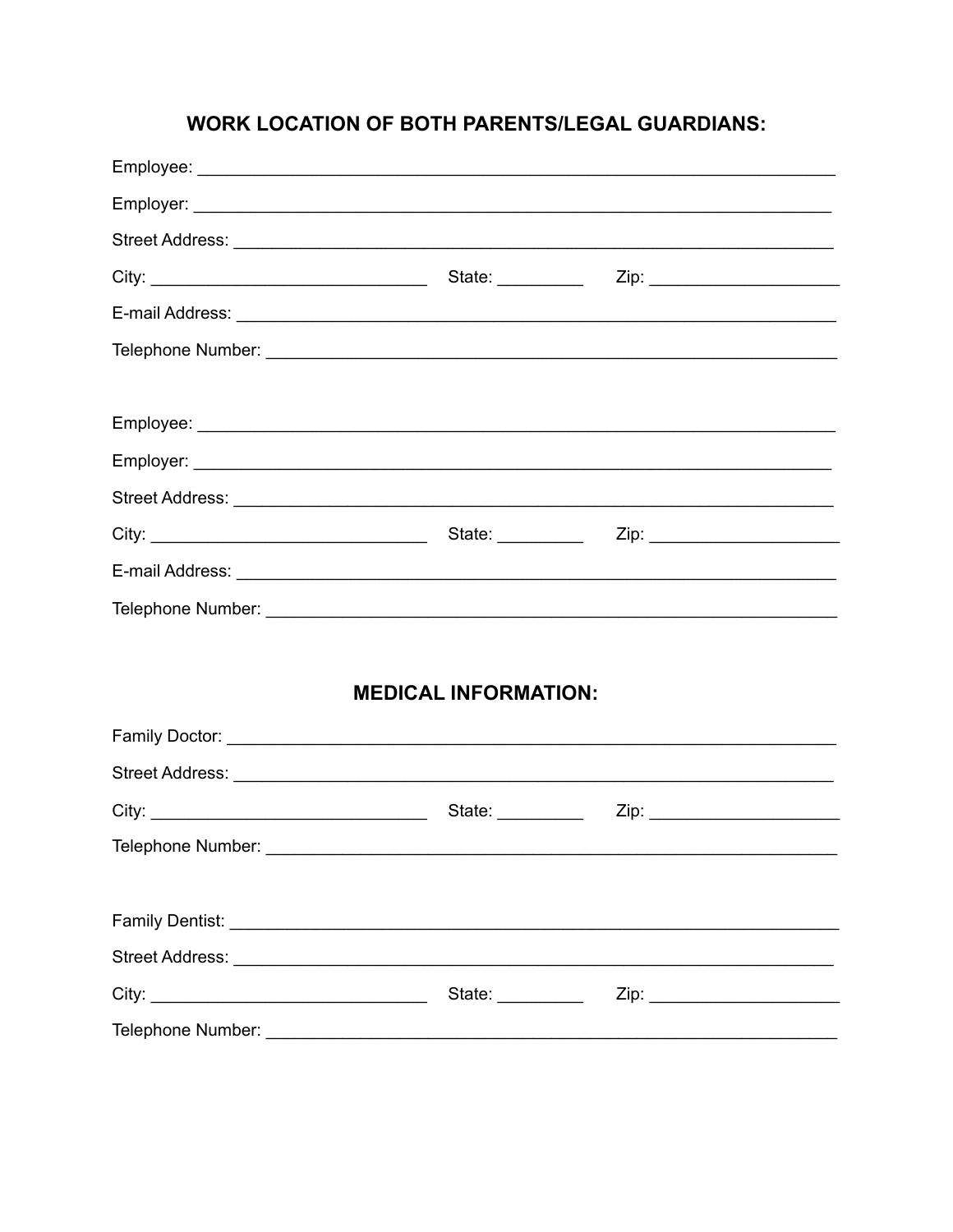| Street Address:<br><u> 1980 - Jan James James James James James James James James James James James James James James James James</u> |        |                                                                                                                                                                                                                                |
|---------------------------------------------------------------------------------------------------------------------------------------|--------|--------------------------------------------------------------------------------------------------------------------------------------------------------------------------------------------------------------------------------|
| City:                                                                                                                                 | State: | Zip: will be a series of the contract of the contract of the contract of the contract of the contract of the contract of the contract of the contract of the contract of the contract of the contract of the contract of the c |
| Telephone Number:                                                                                                                     |        |                                                                                                                                                                                                                                |

# PLEASE ATTACH CHILD'S IMMUNIZATION RECORDS (BLUE CARD).

### **CONTACTS:**

| Please list THREE emergency contacts in the event you are unable to be reached. |
|---------------------------------------------------------------------------------|
|                                                                                 |
|                                                                                 |
|                                                                                 |
|                                                                                 |
|                                                                                 |
|                                                                                 |
|                                                                                 |
|                                                                                 |
|                                                                                 |
|                                                                                 |
|                                                                                 |
|                                                                                 |
| PEOPLE AUTHORIZED TO PICK UP YOUR CHILD:                                        |
|                                                                                 |
|                                                                                 |
| Telephone Number:                                                               |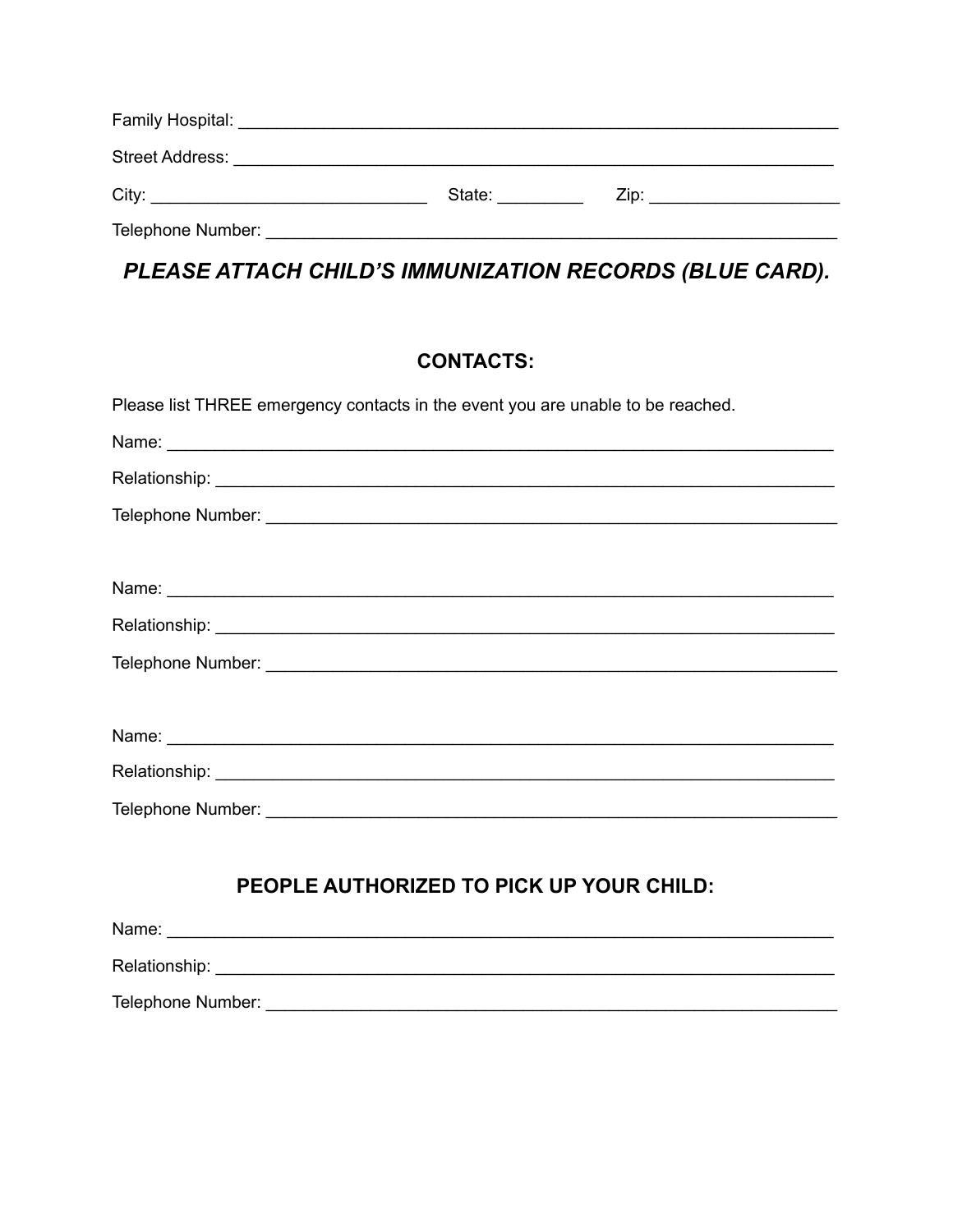| Telephone Number: |
|-------------------|

### **ADDITIONAL INFORMATION:**

Please list any additional information that would be important to the care of your child.

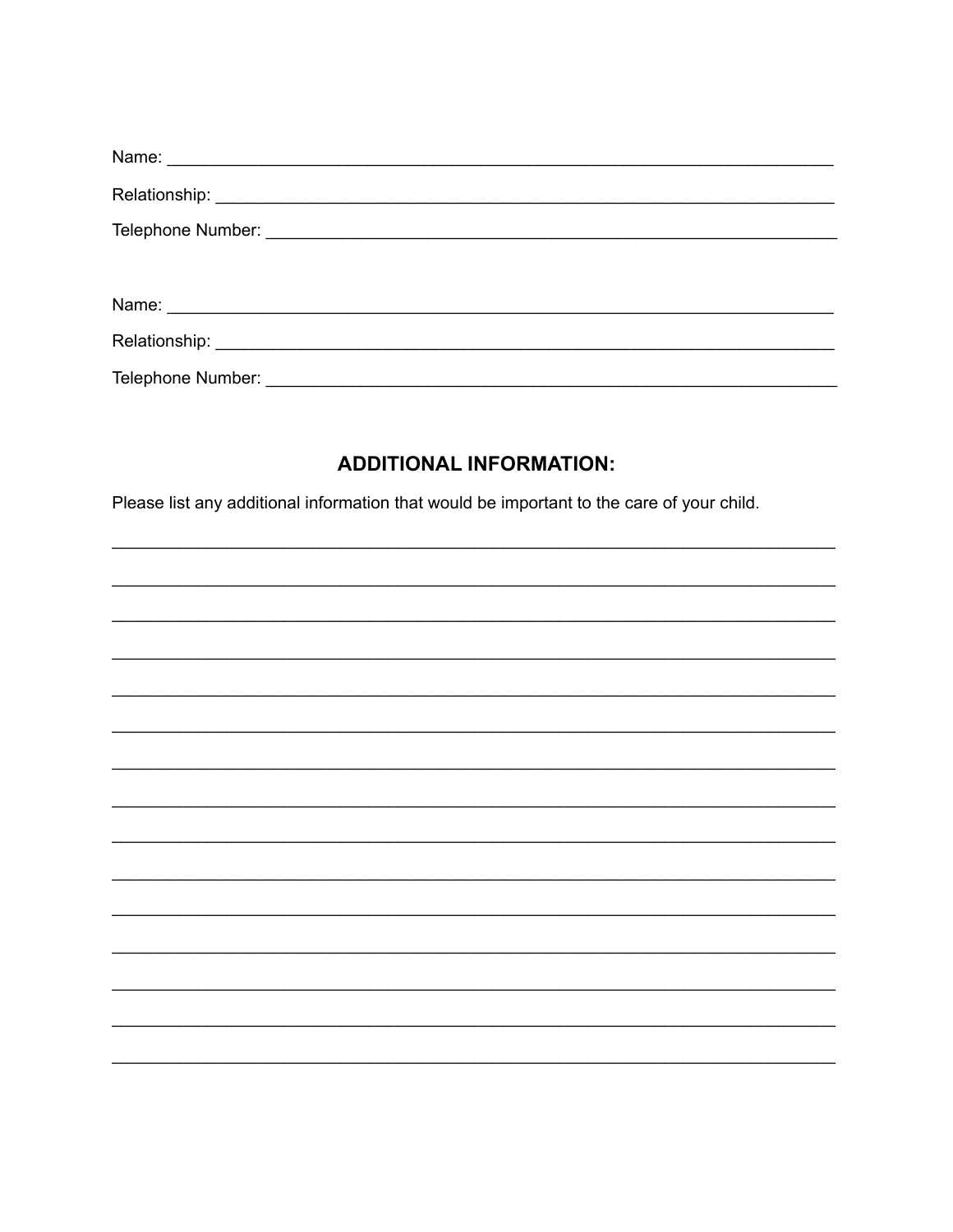## **CONTRACTUAL OBLIGATIONS**

WE, THE PARENTS/GUARDIANS, UNDERSTAND AND WILL FULFILL OUR FINANCIAL OBLIGATIONS (AS SET FORTH IN THE DAYCARE MANUAL) FOR OUR CHILD'S DAILY CARE & EDUCATION. WE REALIZE THAT FAILURE TO COMPLY WITH THIS AGREEMENT WILL RESULT IN THE DISMISSAL OF OUR CHILD FROM FIRST ASSEMBLY CHILD CARE AND DEVELOPMENT CENTER.

> \_\_\_\_\_\_\_\_\_\_\_\_\_\_\_\_\_\_\_\_\_\_\_\_\_\_\_\_\_\_\_\_\_\_\_\_\_\_\_\_\_\_\_ Parent/Guardian Signature

IN CASE MY CHILD REQUIRES MEDICAL OR SURGICAL ATTENTION AND WE CANNOT BE REACHED, WE HEREBY AUTHORIZE, APPOINT, AND EMPLOY THE ADMINISTRATOR OR DESIGNATED OFFICIAL TO FURNISH, ON OUR BEHALF, THE WRITTEN OR ORAL AUTHORIZATION THAT IS REQUIRED. WE RELEASE FIRST ASSEMBLY CHILD CARE, FIRST ASSEMBLY OF GOD CHURCH, THE ADMINISTRATOR, OR ANY DESIGNATED OFFICIAL FROM ANY LIABILITY, WHICH MIGHT ARISE FROM THE GIVING OF SUCH AUTHORIZATION.

WE AGREE TO HOLD THE DAYCARE AND ITS AGENTS HARMLESS FOR ANY LIABILITIES TO OUR CHILD OR ANY GUARDIAN OR PARENT THEREOF BECAUSE OF ANY CLAIMS ON BEHALF OF OUR CHILD, AGAINST THE SCHOOL, OR ANY AGENT THEREOF BECAUSE OF ANY INJURY OR ALLEGED INJURY TO OUR CHILD. SHOULD LEGAL ACTION, FOR ANY REASON BE TAKEN AGENST FIRS ASSEMBLY CHILD CARE OR ANY EMPLOYEE OR AGENT THEREOF, ON OUR CHILD'S BEHALF AND THE DAYCARE OR ITS AGENTS NOT BE FOUND AT FAULT, WE AGREE TO PAY ANY ATTORNEY FEES, DAMAGES, COURT FEES, OR OTHER COSTS THAT THIS SCHOOL OR ITS AGENTS SHOULD INCUR TO DEFEND ITSELF AGAINST SUCH ACTION.

> \_\_\_\_\_\_\_\_\_\_\_\_\_\_\_\_\_\_\_\_\_\_\_\_\_\_\_\_\_\_\_\_\_\_\_\_\_\_\_\_\_\_\_ Parent/Guardian Signature

# **AUTHORIZATION FOR MEDICAL TREATMENT**

SHOULD MY CHILD BECOME ILL DURING THE TIME THAT HE/SHE IS IN THE CARE OF FIRST ASSEMBLY CHILD CARE OR IF HE/SHE SUFFERS AN ACCIDENT OF ANY CHARACTER, FIRST ASSEMBLY CHILD CARE SHALL UNDERTAKE TO CONTACT ME IMMEDIATELY. IN THE EVENT THAT FIRST ASSEMBLY CHILD CARE STAFF IS UNABLE TO REACH ME IMMEDIATELY, IT SHALL BE AUTHORIZED TO SECURE SUCH MEDICAL ATTENTION AND CARE FOR THE CHILD AS MAY BE NECESSARY. I, AS PARENT OR GUARDIAN, SHALL ASSUME RESPONSIBILITY FOR PAYMENT.

> \_\_\_\_\_\_\_\_\_\_\_\_\_\_\_\_\_\_\_\_\_\_\_\_\_\_\_\_\_\_\_\_\_\_\_\_\_\_\_\_\_\_\_ Parent/Guardian Signature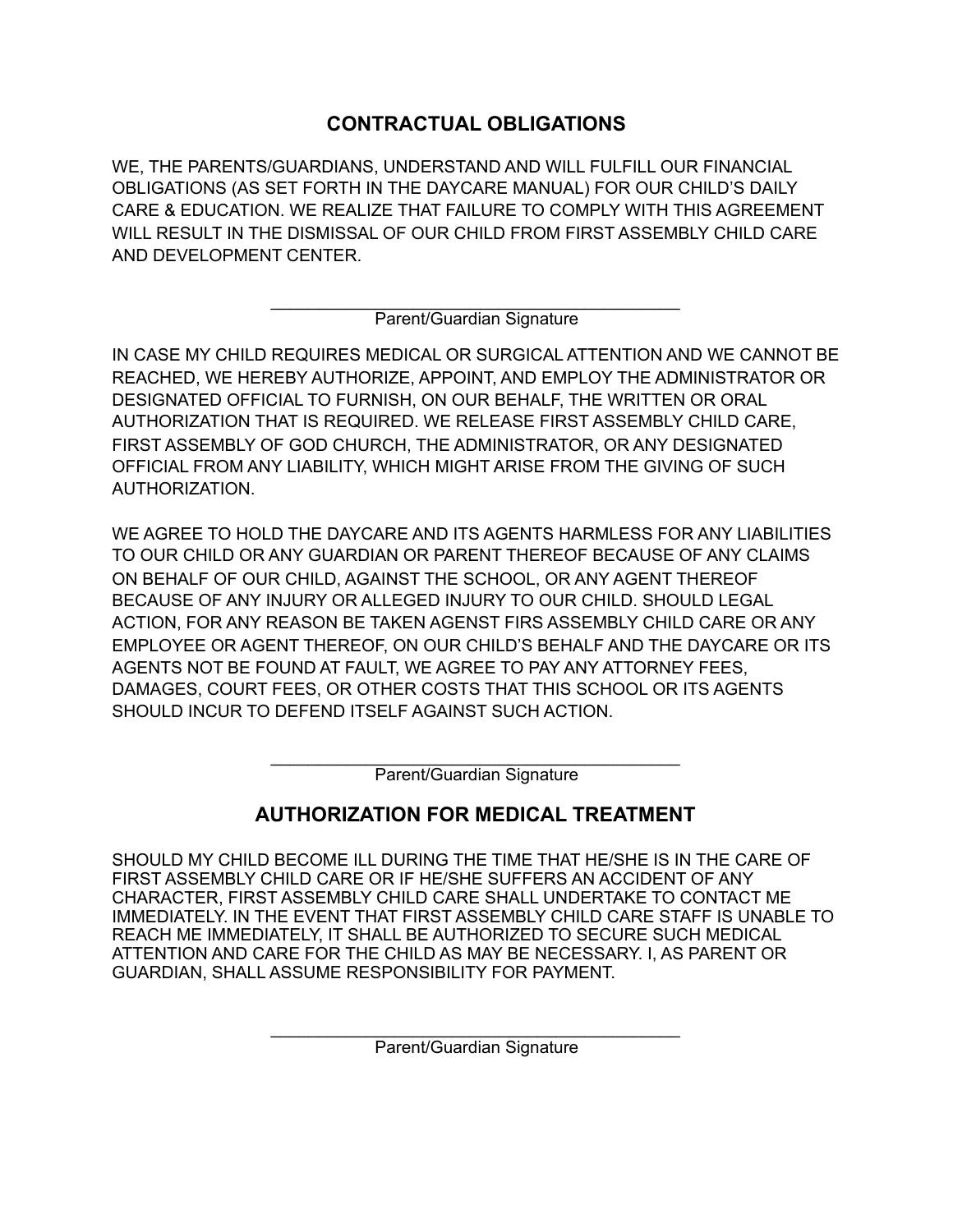| Has your child ever attended another daycare? The manufacturer of the state of the state of the state of the state of the state of the state of the state of the state of the state of the state of the state of the state of |
|-------------------------------------------------------------------------------------------------------------------------------------------------------------------------------------------------------------------------------|
|                                                                                                                                                                                                                               |
|                                                                                                                                                                                                                               |
|                                                                                                                                                                                                                               |

#### **PHOTO RELEASE**

First Assembly Child Care has recently relaunched our Facebook page! Along with a description of our facilities and advertising special events, we would like to post pictures of the daycare, including children and teachers. We will also be looking into adding pictures of the daycare onto the newly relaunched Florence First web site (florence1st.com). Your permission is necessary in order to publish a picture of your child online in any form. If you would allow your child to participate, please sign the form below and return it to the office, along with this application. Your decisions will in no way affect the care of your child. The pictures taken will be candid classroom and event shots, and no names will be used to caption them.

I, \_\_\_\_\_\_\_\_\_\_\_\_\_\_\_\_\_\_\_\_\_\_\_\_\_\_\_\_\_, give my permission for \_\_\_\_\_\_\_\_\_\_\_\_\_\_\_\_\_\_\_\_\_\_\_\_\_\_

To have his or her picture taken at First Assembly Child Care for the purpose of advertising on the FACC Facebook page and on the Florence First web page. I am the parent or legal guardian of the above mentioned child.

Name **Date**